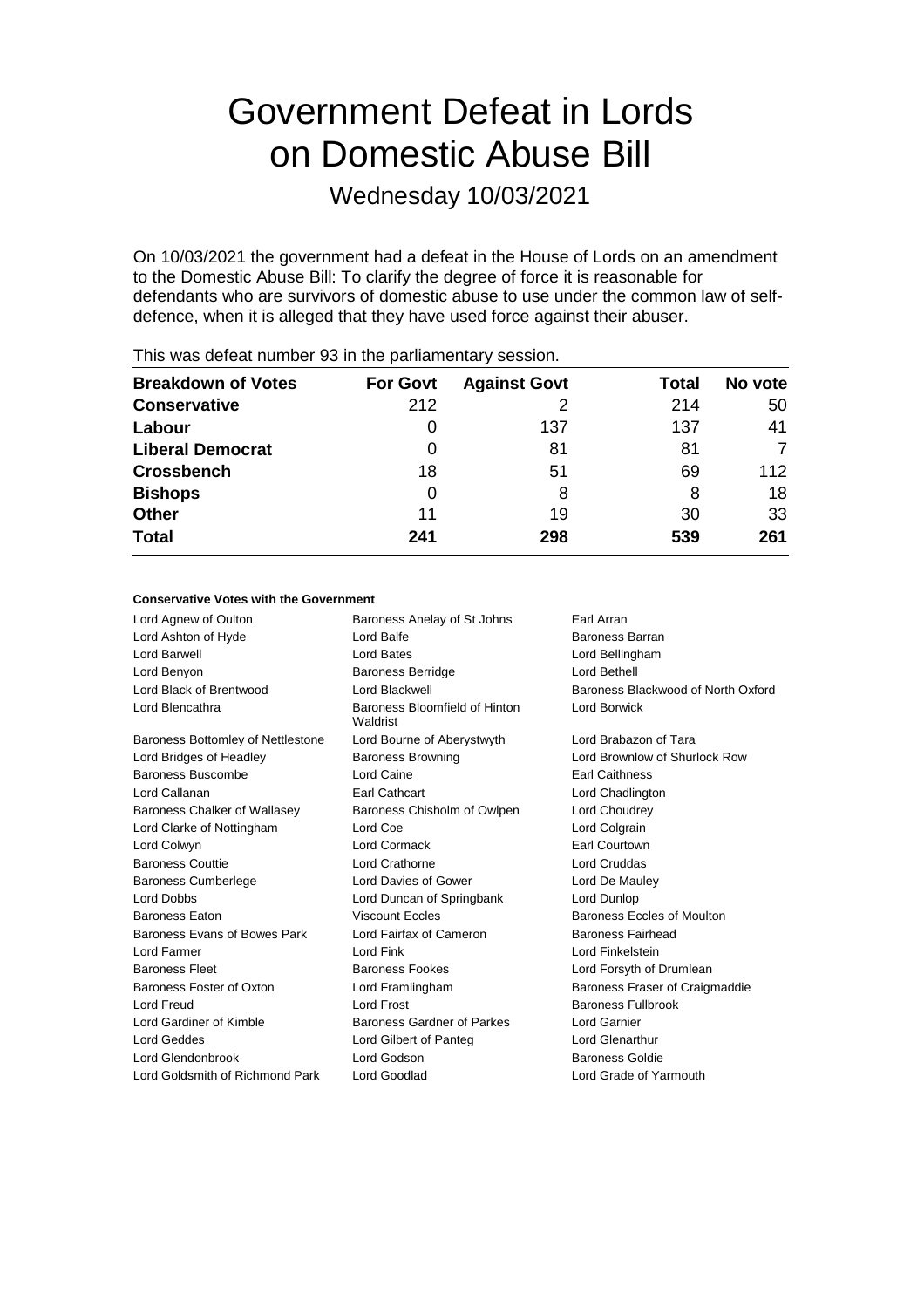Lord Greenhalgh Lord Griffiths of Fforestfach Lord Grimstone of Boscobel Lord Young of Cookham Viscount Younger of Leckie

Viscount Hailsham Lord Hamilton of Epsom Lord Hammond of Runnymede Lord Hannan of Kingsclere Lord Harris of Peckham Lord Haselhurst Lord Hayward Lord Henley Lord Herbert of South Downs Lord Hill of Oareford Lord Hodgson of Astley Abbotts Lord Holmes of Richmond Baroness Hooper Lord Horam Lord Howard of Lympne Lord Howard of Rising **Earl Howe Lord Howell of Guildford** Earl Howe **Lord Howell of Guildford** Lord Hunt of Wirral **Baroness Jenkin of Kennington** Lord Johnson of Marylebone Lord Jopling **Lord Kamall** Lord Kamall **Lord Keen of Elie** Lord King of Bridgwater Lord Kirkham Lord Kirkhope of Harrogate Lord Lamont of Lerwick Lord Lancaster of Kimbolton Lord Lang of Monkton Lord Lansley **Lord Leigh of Hurley** Lord Lexden Lord Lilley Earl Lindsay Lord Lingfield Earl Liverpool Lord Livingston of Parkhead Marquess of Lothian Lord Mackay of Clashfern **Lord Mancroft Baroness Manzoor** Baroness Manzoor Lord Maude of Horsham Lord McColl of Dulwich Baroness McGregor-Smith Lord McInnes of Kilwinning Lord McLoughlin Lord Mendoza Baroness Meyer **Baroness Mobarik** Baroness Mobarik Baroness Mone Duke of Montrose Baroness Morgan of Cotes Baroness Morris of Bolton Baroness Morrissey Lord Moylan Lord Moynihan Lord Nash Baroness Neville-Jones Baroness Neville-Rolfe Baroness Newlove Baroness Nicholson of Winterbourne Baroness Noakes Lord Northbrook Lord Norton of Louth Lord Parkinson of Whitley Bay Lord Patten of Barnes **Baroness Penn** Lord Pickles Baroness Pidding **Communist Construction** Lord Polak **Lord Popat** Lord Popat Lord Porter of Spalding Lord Price Lord Ranger Baroness Rawlings **Rawlings Lord Reay 1996 Baroness Redfern** Lord Renfrew of Kaimsthorn Viscount Ridley Lord Risby Lord Robathan **Baroness Rock** Lord Rose of Monewden Lord Rotherwick Baroness Sanderson of Welton Lord Sarfraz Lord Sassoon **Baroness Sater** Baroness Scott of Bybrook Baroness Seccombe Lord Selkirk of Douglas Lord Sharpe of Epsom Lord Sheikh **Baroness Shephard of Northwold** Lord Sherbourne of Didsbury Baroness Shields **Lord Shinkwin** Earl Shrewsbury Lord Smith of Hindhead Baroness Stedman-Scott Lord Sterling of Plaistow Lord Stewart of Dirleton Lord Strathclyde Baroness Stroud Baroness Sugg Lord Suri Lord Swinfen Lord Taylor of Holbeach Lord Tebbit Lord Trefgarne Viscount Trenchard Lord True Lord Tugendhat Lord Udny-Lister Viscount Ullswater Lord Vaizey of Didcot Baroness Vere of Norbiton Baroness Verma Lord Vinson Lord Wakeham Lord Waldegrave of North Hill Lord Wasserman Lord Wei Lord Wharton of Yarm Lord Whitby Baroness Williams of Trafford Lord Wolfson of Tredegar Baroness Wyld

# **Conservative Votes against the Government**

Baroness Brady Lord Randall of Uxbridge

# **Labour Votes with the Government**

#### **Labour Votes against the Government**

| Baroness Adams of Craigielea   |  |  |  |
|--------------------------------|--|--|--|
| <b>Baroness Amos</b>           |  |  |  |
| Baroness Armstrong of Hill Top |  |  |  |
| Lord Bassam of Brighton        |  |  |  |
| Baroness Billingham            |  |  |  |

Baroness Adams of Craigielea Lord Adonis Lord Alli Lord Anderson of Swansea Baroness Andrews Lord Bach Baroness Bakewell Lord Beecham **Constanting Lord Berkeley** Lord Blunkett **Lord Boateng**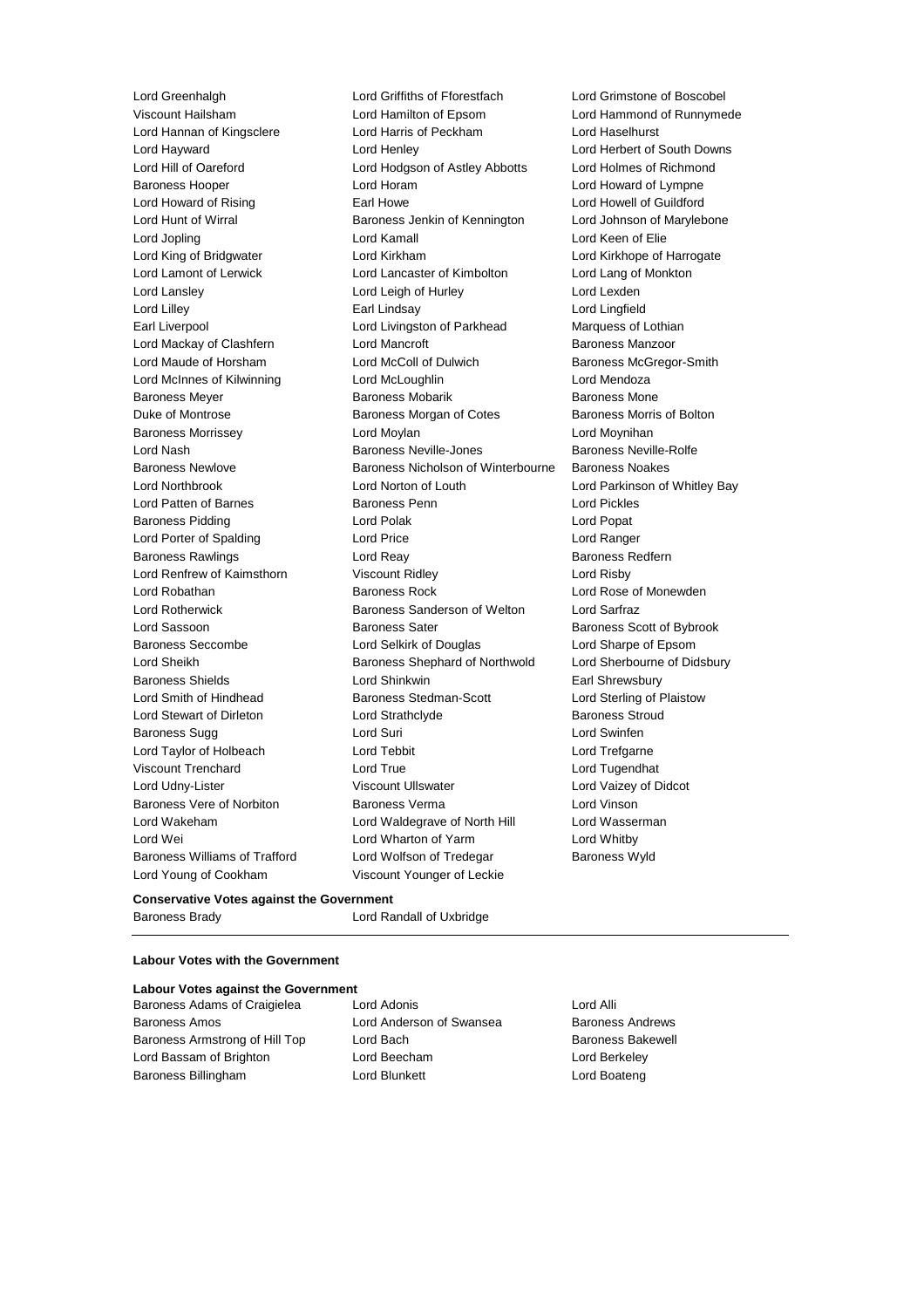Lord Campbell-Savours **Lord Carter of Coles** Baroness Chakrabarti Viscount Chandos Baroness Chapman of Darlington Lord Clark of Windermere Baroness Clark of Kilwinning Lord Collins of Highbury Baroness Crawley Lord Cunningham of Felling Lord Davidson of Glen Clova Lord Davies of Brixton Lord Davies of Stamford **Lord Davies of Oldham** Baroness Donaghy Lord Donoughue Baroness Drake Lord Dubs Lord Elder Lord Evans of Watford Lord Falconer of Thoroton Lord Foulkes of Cumnock Baroness Gale Lord Giddens Lord Glasman **Baroness Golding** Baroness Goudie Lord Grantchester Lord Griffiths of Burry Port Lord Grocott Lord Hain Viscount Hanworth Lord Harris of Haringey Lord Haskel Lord Haughey Lord Haworth Baroness Hayman of Ullock Baroness Hayter of Kentish Town Baroness Healy of Primrose Hill Baroness Henig Baroness Hilton of Eggardon Lord Hollick Lord Howarth of Newport Lord Hoyle Lord House Lord Hunt of Kings Heath Baroness Jay of Paddington **Lord Jones Baroness Jones of Whitchurch** Baroness Jones of Whitchurch Lord Jordan **Lord Judd** Baroness Kennedy of The Shaws Lord Kennedy of Southwark Lord Khan of Burnley Baroness Kingsmill Baroness Lawrence of Clarendon Lord Layard Lord Lennie Lord Levy Baroness Liddell of Coatdyke Lord Liddle Lord Lipsey Baroness Lister of Burtersett Lord MacKenzie of Culkein Baroness Mallalieu **Baroness Mallalieu** Lord Mandelson **Baroness Massey of Darwen** Lord Maxton Lord McAvoy Lord McConnell of Glenscorrodale Baroness McDonagh Baroness McIntosh of Hudnall Lord McKenzie of Luton Lord McNicol of West Kilbride Lord Mendelsohn Lord Mitchell Lord Monks **Baroness Morgan of Huyton** Baroness Morris of Yardley Lord Morris of Aberavon **Baroness Nye Baroness Osamor** Baroness Osamor Lord Parekh Baroness Pitkeathley Lord Ponsonby of Shulbrede Lord Prescott **Baroness Primarolo** Baroness Prosser Lord Puttnam Baroness Quin Baroness Ramsay of Cartvale Baroness Rebuck Lord Rooker Lord Rosser Lord Rowlands **Baroness Royall of Blaisdon** Baroness Sherlock Lord Sikka **Viscount Simon Baroness Smith of Basildon Lord Sikka** Baroness Smith of Gilmorehill Lord Snape Lord Stevenson of Balmacara Baroness Taylor of Bolton Baroness Thornton Lord Touhig Lord Triesman Lord Tunnicliffe Lord Turnberg Baroness Warwick of Undercliffe Lord Watson of Invergowrie Lord Watts Lord West of Spithead **Baroness Wheeler** Baroness Whitaker Lord Whitty Baroness Wilcox of Newport Lord Wood of Anfield Lord Woodley **Baroness Young of Old Scone** 

Lord Bradley Lord Browne of Ladyton Baroness Bryan of Partick

#### **Liberal Democrat Votes with the Government**

# **Liberal Democrat Votes against the Government**

Lord Alliance **Baroness Bakewell of Hardington** Lord Beith **Baroness Benjamin** Baroness Benjamin Baroness Bonham-Carter of Yarnbury Baroness Bowles of Berkhamsted Lord Bradshaw Baroness Brinton Lord Bruce of Bennachie Lord Burnett Baroness Burt of Solihull Lord Campbell of Pittenweem Lord Clement-Jones Lord Dholakia Baroness Doocey Baroness Featherstone Lord Foster of Bath Lord Fox **Baroness Garden of Frognal** Lord German Lord German Lord Goddard of Stockport Lord Greaves **Baroness Grender** Baroness Grender Baroness Hamwee Baroness Harris of Richmond Baroness Humphreys

Lord Addington Lord Alderdice Lord Allan of Hallam Mandeville

Baroness Barker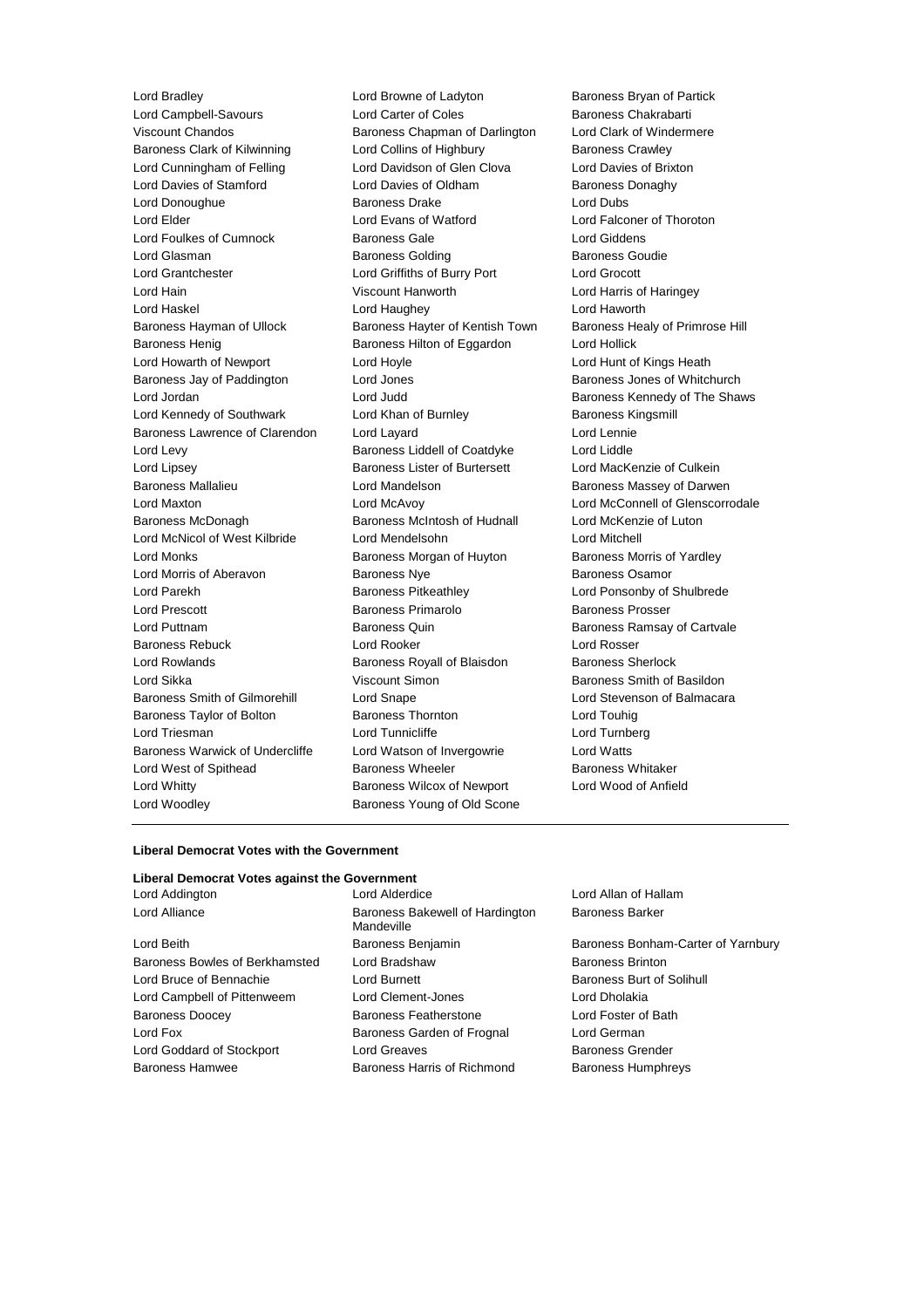Baroness Scott of Needham Market Lord Scriven Baroness Walmsley Lord Willis of Knaresborough Lord Wrigglesworth

Lord Hussain **Baroness Hussein-Ece** Baroness Janke Baroness Jolly **Cheltenham** Baroness Kramer<br>
Lord Lee of Trafford **Baroness Ludford** Baroness Ludford **Baroness** Ludford Baroness Ludford Lord Lee of Trafford Baroness Ludford Lord Marks of Henley-on-Thames Lord McNally Baroness Miller of Chilthorne Domer Lord Newby Baroness Northover Lord Oates Lord Paddick Lord Palmer of Childs Hill Baroness Parminter Baroness Parminter Baroness Pinnock Lord Purvis of Tweed Baroness Randerson Lord Razzall Lord Redesdale Lord Rennard Lord Roberts of Llandudno Baroness Sheehan **Baroness** Sheehan Lord Shipley **Baroness Smith of Newnham** Lord Stephen Lord Stoneham of Droxford Lord Storey Lord Strasburger **Lord Stunell** Baroness Suttie Lord Taverne Lord Taylor of Goss Moor Lord Teverson Lord Thomas of Gresford Baroness Thomas of Winchester Baroness Thornhill Viscount Thurso Lord Tope Lord Tyler Baroness Tyler of Enfield Lord Verjee Lord Wallace of Saltaire

# **Crossbench Votes with the Government Crossbench Votes against the Government** Lord Aberdare Lord Botham Lord Butler of Brockwell Baroness Butler-Sloss Lord Carey of Clifton Lord Carrington Lord Craig of Radley Viscount Craigavon Lord Dannatt Baroness Deech **Earl Example 20** Earl Erroll **Example 20 Earl Baroness Falkner of Margravine** Lord Grabiner **Lord Hannay of Chiswick** Baroness Hogg Lord Kilclooney Lord Mawson Lord Ravensdale Lord Alton of Liverpool Lord Anderson of Ipswich Lord Best **Lord Bichard** Lord Bichard **Lord Birt** Baroness Boycott **Baroness Brown of Cambridge** Lord Brown of Eaton-under-Heywood Baroness Bull Lord Cameron of Dillington Lord Chartres Earl Clancarty Earl Courtenay of Devon Baroness Cox Lord Crisp Lord Cromwell Lord Curry of Kirkharle Lord Eames **Eames** Baroness Finlay of Llandaff **Lord Freyberg** Lord Freyberg Baroness Greengross **Example 2** Lord Greenway **Baroness Grey-Thompson** Baroness Hayman **Example 2** Lord Hogan-Howe **Baroness Hollins** Baroness Hunt of Bethnal Green Lord Kerslake **Baroness Kidron** Lord Mair Baroness Masham of Ilton Baroness Meacher Baroness Morgan of Drefelin Baroness Neuberger Baroness O'Loan Baroness O'Neill of Bengarve Lord Pannick Lord Patel

Baroness Prashar Lord Ramsbotham Lord Ricketts Lord Russell of Liverpool Earl Sandwich Lord Smith of Kelvin Duke of Somerset Earl Stair Baroness Stern Lord Thurlow **Lord Walker of Aldringham** Baroness Wheatcroft

#### **Bishop Votes with the Government**

| <b>Bishop Votes against the Government</b> |                             |                            |  |  |
|--------------------------------------------|-----------------------------|----------------------------|--|--|
| Bishop of Derby                            | <b>Bishop of Gloucester</b> | Bishop of Lincoln          |  |  |
| Bishop of London                           | <b>Bishop of Manchester</b> | <b>Bishop of Southwark</b> |  |  |
| Bishop of St Albans                        | <b>Bishop of Worcester</b>  |                            |  |  |

## **Other Votes with the Government**

Lord Browne of Belmont Lord Dodds of Duncairn Lord Empey Lord Faulks **Baroness Fox of Buckley** Lord Gadhia Lord Hay of Ballyore **Baroness Hoey Baroness Hoey** Lord Morrow